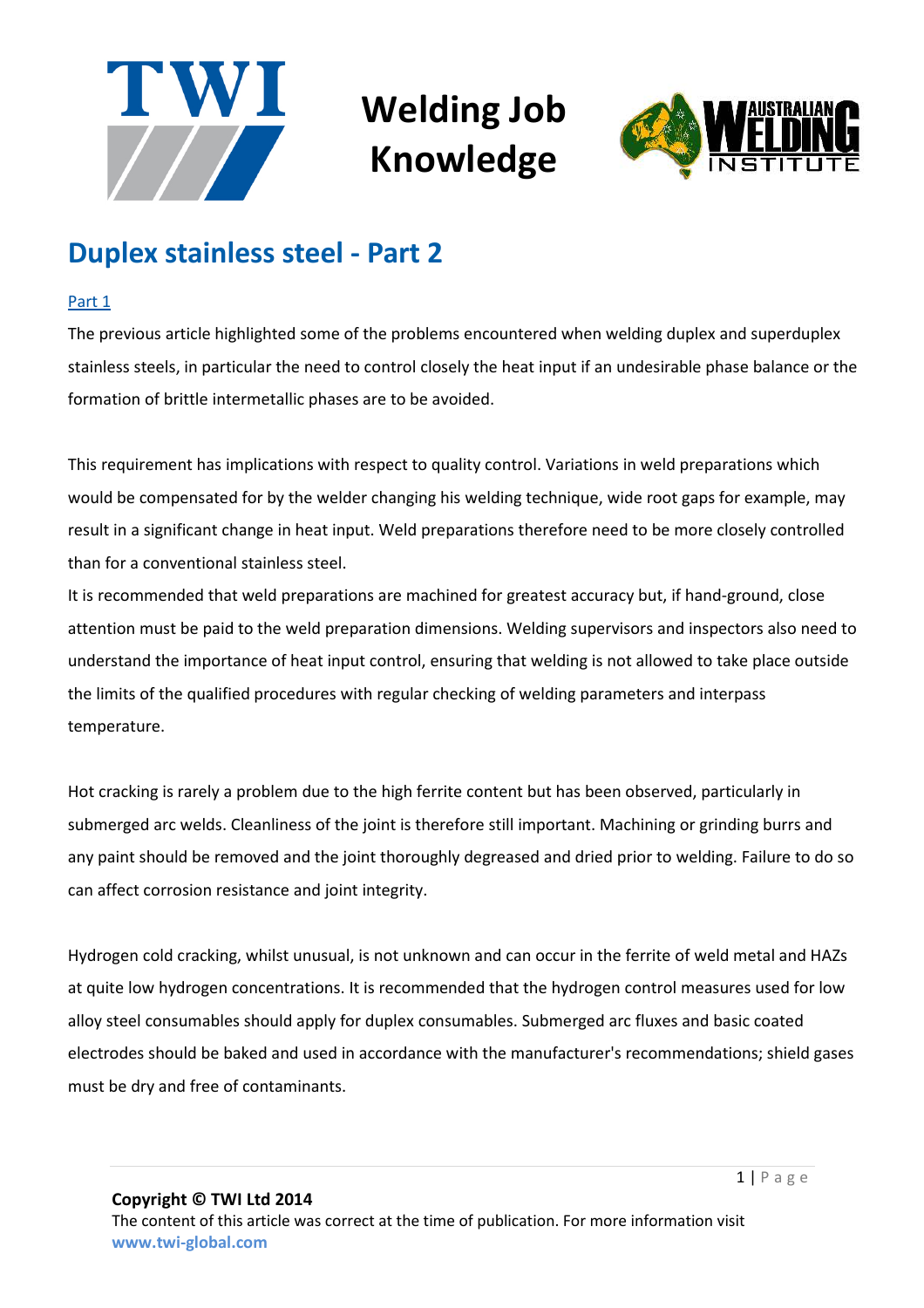



Most commercially available welding consumables will provide weld metal with yield and ultimate tensile strengths exceeding those of the parent metal but there is often difficulty in matching the notch toughness (Charpy V) values of the wrought and solution treated base metal.

TIG welding gives very clean weld metal with good strength and toughness. Mechanisation has substantially increased the efficiency of the process such that it has been used in applications such as cross-country pipelining. Gas shielding is generally pure argon although argon/helium mixtures have given some improvements by permitting faster travel speeds. Nitrogen, a strong austenite former, is an important alloying element, particularly in the super/hyper duplex steels and around 1 to 2% nitrogen is sometimes added to the shield gas to compensate for any loss of nitrogen from the weld pool. Nitrogen additions will, however, increase the speed of erosion of the tungsten electrode. Purging the back face of a joint is essential when depositing a TIG root pass. For at least the first couple of fill passes pure argon is generally used although small amounts of nitrogen may be added and pure nitrogen has occasionally been used. TIG welding may be performed without any filler metal being added but is not recommended on duplex steels as the corrosion resistance will be seriously impaired. Filler metals are be selected to match the composition of the parent metal but with an additional 2 to 4% nickel to ensure that sufficient austenite is formed. Any stray arc strikes will be autogenous and must be removed by grinding.

MMA welding is carried out with matching composition electrodes overalloyed with nickel and either rutile or basic flux coatings. Basic electrodes give better notch toughness values. Electrodes of up to 5mm diameter are available with the smaller diameters providing the best control when welding positionally. MAG welding is generally carried out using wires of 0.8 to 1.2mm diameter, rarely exceeding 1.6mm and of a similar composition to the TIG wires. Shielding gases are based on high purity argon with additions of carbon dioxide or oxygen, helium and perhaps nitrogen. Because of the presence of carbon dioxide or oxygen the weld metal notch toughness (Charpy V values) are less than can be achieved using TIG.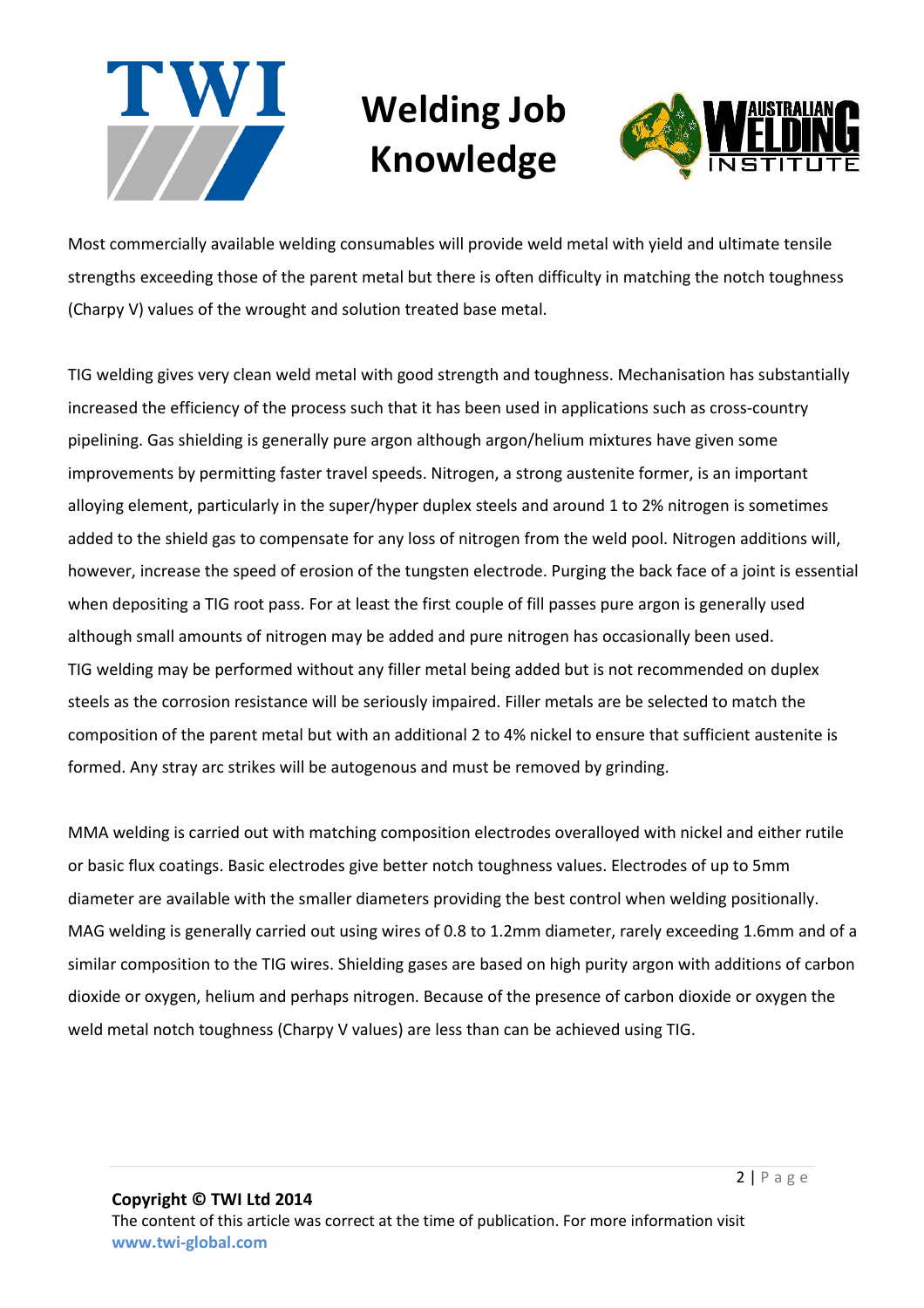



Microprocessor-controlled pulsed welding gives the best combination of mechanical properties. Mechanisation of the process is easy and can give significant productivity improvements although joint completion times may not be as short as anticipated due to the need to control interpass temperatures to below the recommended maximum.

Flux-cored arc welding (FCAW) is used extensively with major productivity gains being possible in both manual and mechanised applications. The flux core is generally rutile; the shielding gas  $CO<sub>2</sub>$ , argon/20%CO<sub>2</sub> or argon/2%O<sub>2</sub>. The presence of carbon dioxide or oxygen leads to oxygen, and, in the case of CO<sub>2</sub>, carbon pickup in the weld metal, thus notch toughness is reduced. Metal cored wires are also available that require no slag removal; better suited to mechanised applications than flux-cored wires. Because of differences in flux formulation and wire composition between manufacturers it is recommended that procedure qualification is carried out using the specific make of wire used in production even though the wires may fall within the same specification classification.

Submerged arc welding (SAW) is generally confined to welding thick wall pipes and pressure vessels. Solid

wires, similar to those available for TIG welding, are available. Fluxes are generally acid-rutile or basic, the latter giving the best toughness values in the weld metal. As with any continuous mechanised welding process the interpass temperature can rapidly increase and care needs to be taken to control both interpass temperature and process heat input. Because of the need to control heat input the wire diameter is normally



limited to 3.2mm permitting a maximum welding current of 500A at 32V although larger diameter wires are available. However, any productivity gains from the use of a large diameter wire and high welding current may not be realised due to the need for interpass cooling.